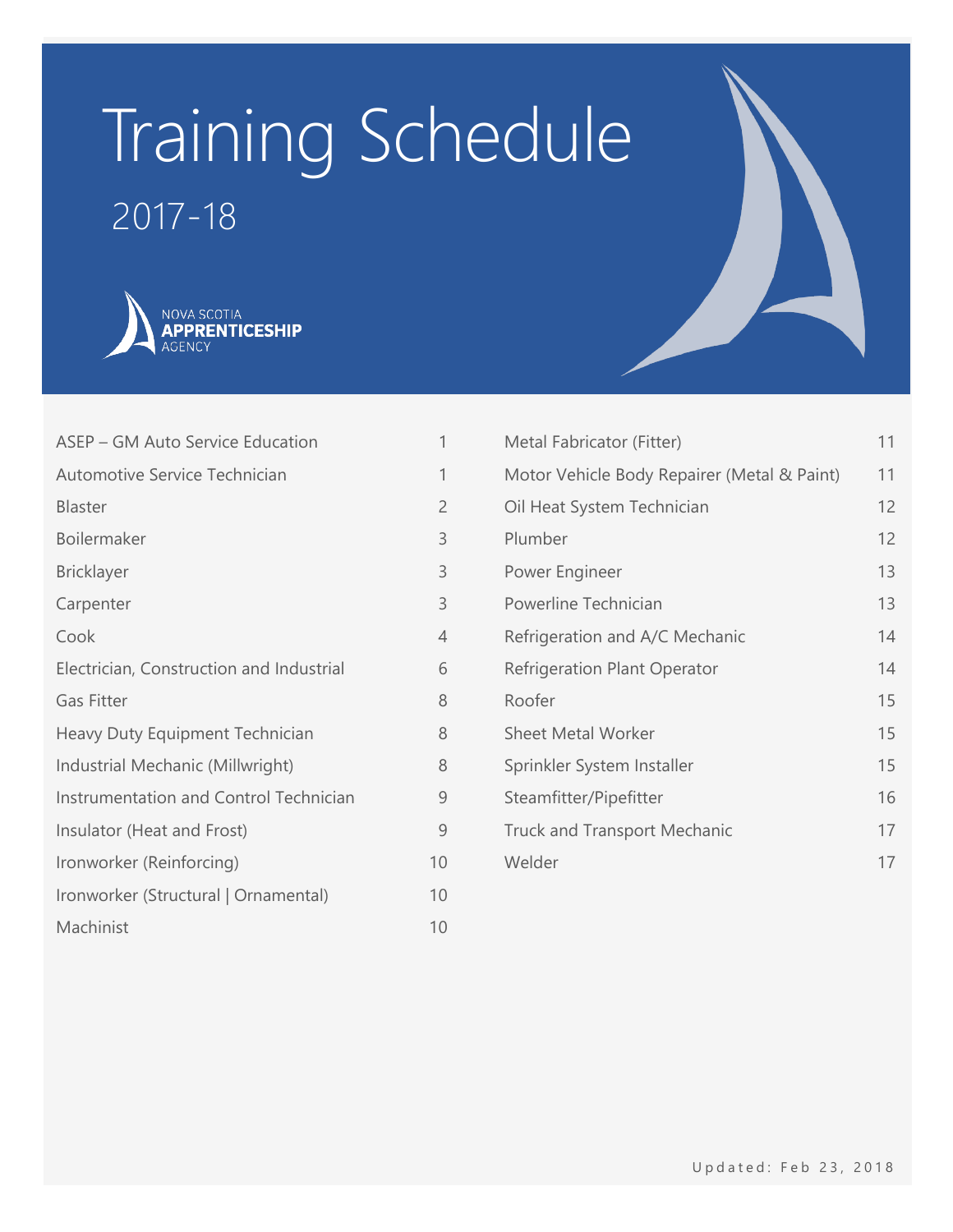# <span id="page-1-0"></span>ASEP – GM Auto Service Education

- 20U-1, 7 Weeks, Sep 11 Oct 27, 2017, Akerley Campus
- 20U-2, 7 Weeks, Jan 15 Mar 2, 2018, Akerley Campus

### <span id="page-1-1"></span>Automotive Service Technician

**Online Courses:** Various courses are available online at NSCC's Virtual Campus. For details, visit the Virtual Campus website: **[www.apprenticeship.nscc.ca](http://www.apprenticeship.nscc.ca/)**

#### **[Level 1:](https://www.nsapprenticeship.ca/sites/default/files/docs/pubs/ASTNACS.pdf) 6 Weeks**

- Sep 11 Oct 20, 2017, Akerley Campus
- Mar 12 Apr 20, 2018, Akerley Campus
- Jan 22 March 2, 2018, Pictou Campus

#### **[Level 2:](https://www.nsapprenticeship.ca/sites/default/files/docs/pubs/ASTIPG.pdf) 6 Weeks**

- Jan 8 Feb 16, 2018, Akerley Campus
- May 7 June 15, 2018, Akerley Campus
- Jan 22 Mar 2, 2018, Marconi Campus
- Mar 12 Apr 20, 2018, Pictou Campus

#### **[Level 2-Lite](https://www.nsapprenticeship.ca/sites/default/files/docs/pubs/ASTIPG.pdf)**: **4 Weeks**

- Oct 30 Nov 24, 2017, Akerley Campus
- Mar 12 Apr 6, 2018, Akerley Campus
- Feb 5 Mar 2, 2018, Marconi Campus

**Note:** Course ASTA 1804, Starting and Charging Systems, may not be required for some individuals. Please contact your Training Consultant for information.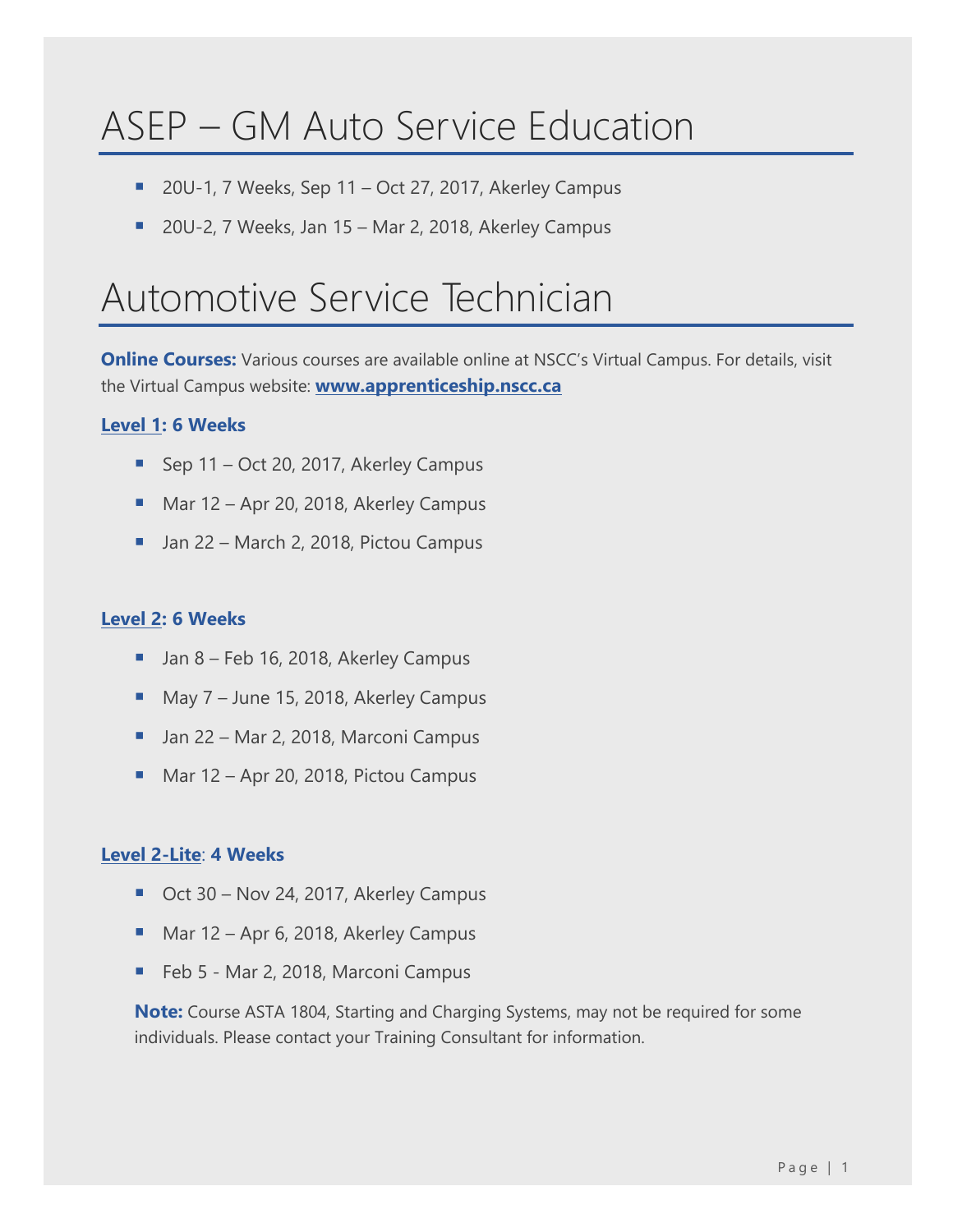#### **[Level 3:](https://www.nsapprenticeship.ca/sites/default/files/docs/pubs/ASTIPG.pdf) 7 Weeks**

- Sep 5 Oct 20, 2017, Akerley Campus
- Oct 30 Dec 15, 2017, Akerley Campus
- Jan 8 Feb 23, 2018, Akerley Campus
- Mar 5 Apr 20, 2018, Akerley Campus
- June 18 Aug 3, 2018, Akerley Campus
- Oct 3/17 Jan 20, 2018, Burridge Campus part-time (Tuesday, Wednesday & Thursday evenings 6:00pm – 9:00pm + Saturdays 9:00am – 3:00pm)
- Mar 12 Apr 27, 2018, Marconi Campus
- Apr 30 June 15, 2018, Pictou Campus

#### **[Level 4:](https://www.nsapprenticeship.ca/sites/default/files/docs/pubs/ASTIPG.pdf) 7 Weeks**

- Sep 5 Oct 20, 2017, Akerley Campus
- Oct 30 Dec 15, 2017, Akerley Campus
- Jan 8 Feb 23, 2018, Akerley Campus
- Apr 23 June 8, 2018, Akerley Campus
- Jan 22 Apr 27, 2018, Burridge Campus part-time (Tuesday, Wednesday & Thursday evenings 6:00pm – 9:00pm + Saturdays 9:00am – 3:00pm)
- May 7 June 22, 2018, Marconi Campus

### <span id="page-2-0"></span>Blaster

#### **Online Blaster Courses:**

- Blasting Safety Course: For details, visit NSCC's Virtual Campus website: **[www.apprenticeship.nscc.ca](http://www.apprenticeship.nscc.ca/)**
- Blaster Certification Renewal Course: How to apply for the ONLINE sessions: **[www.nsapprenticeship.ca/sites/default/files/docs/pubs/Online\\_Info\\_Sheet.pdf](http://www.nsapprenticeship.ca/sites/default/files/docs/pubs/Online_Info_Sheet.pdf)**

#### **In-class Blaster Courses:** Dates: TBD

Blaster Certification Renewal Course: How to apply for the IN-CLASS sessions: Complete and submit the Technical Training Enrolment Form with fee.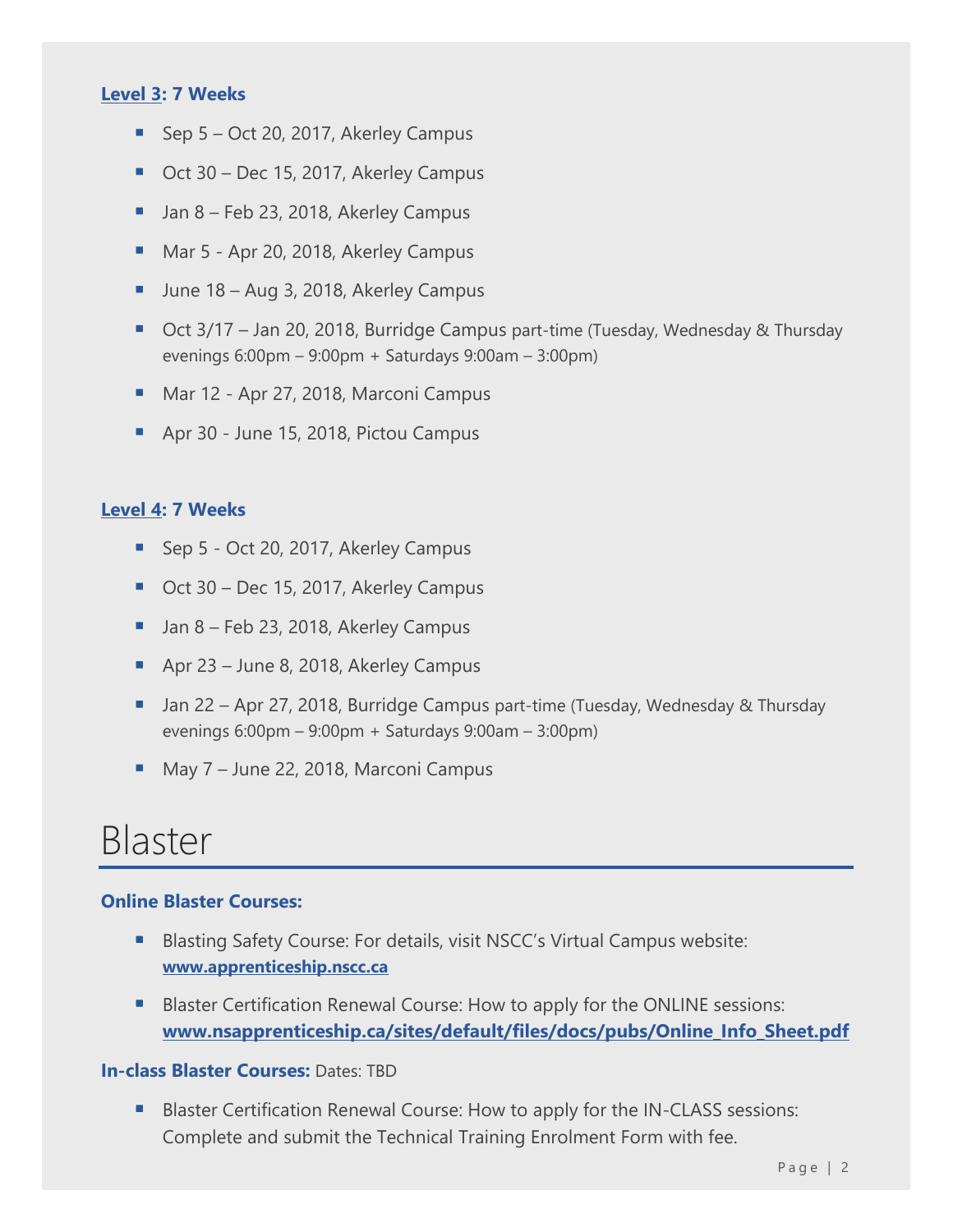# <span id="page-3-0"></span>Boilermaker

**Level exams:** Where indicated below, apprentices must pass the level exam at the end of training in order to progress to the next level.

**[Entry Level:](https://www.nsapprenticeship.ca/sites/default/files/docs/pubs/BACS.pdf) 6 Weeks** (Level exam required)

■ Apr 9 – May 18, 2018, Marconi Campus

#### **[Level 1:](https://www.nsapprenticeship.ca/sites/default/files/docs/pubs/BACS.pdf) 6 Weeks** (Level exam required)

■ Feb 20 – Mar 29, 2018, Marconi Campus

#### **[Level 2:](https://www.nsapprenticeship.ca/sites/default/files/docs/pubs/BACS.pdf) 6 Weeks** (Level exam required)

**Jan 8 – Feb 16, 2018, Marconi Campus** 

#### **[Level 3:](https://www.nsapprenticeship.ca/sites/default/files/docs/pubs/BACS.pdf) 6 Weeks**

■ Nov 14 – Dec 20, 2017, Marconi Campus

# <span id="page-3-1"></span>Bricklayer

**Level exams:** Where indicated below, apprentices must pass the level exam at the end of training in order to progress to the next level.

**Level [1 \(Harmonized\):](https://www.nsapprenticeship.ca/sites/default/files/docs/pubs/BrickAACS.pdf) 8 Weeks** (Level exam required)

■ May 14 - July 6, 2018, Dartmouth Gate

#### **[Level 2 \(Harmonized\):](https://nsapprenticeship.ca/sites/default/files/docs/pubs/BrickAACS.pdf) 6 Weeks** (Level exam required)

■ Mar 26 – May 4, 2018, Dartmouth Gate

# <span id="page-3-2"></span>Carpenter

**Level exams:** Where indicated below, apprentices must pass the level exam at the end of training in order to progress to the next level.

**Online Courses:** Various courses are available online at NSCC's Virtual Campus. For details, visit the Virtual Campus website: **[www.apprenticeship.nscc.ca](http://www.apprenticeship.nscc.ca/)**

**[Level 1 \(Harmonized\):](https://www.nsapprenticeship.ca/sites/default/files/docs/pubs/CarpAACS.pdf) 8 Weeks** (Level exam required)

■ Oct 23 – Dec 15, 2017, Akerley Campus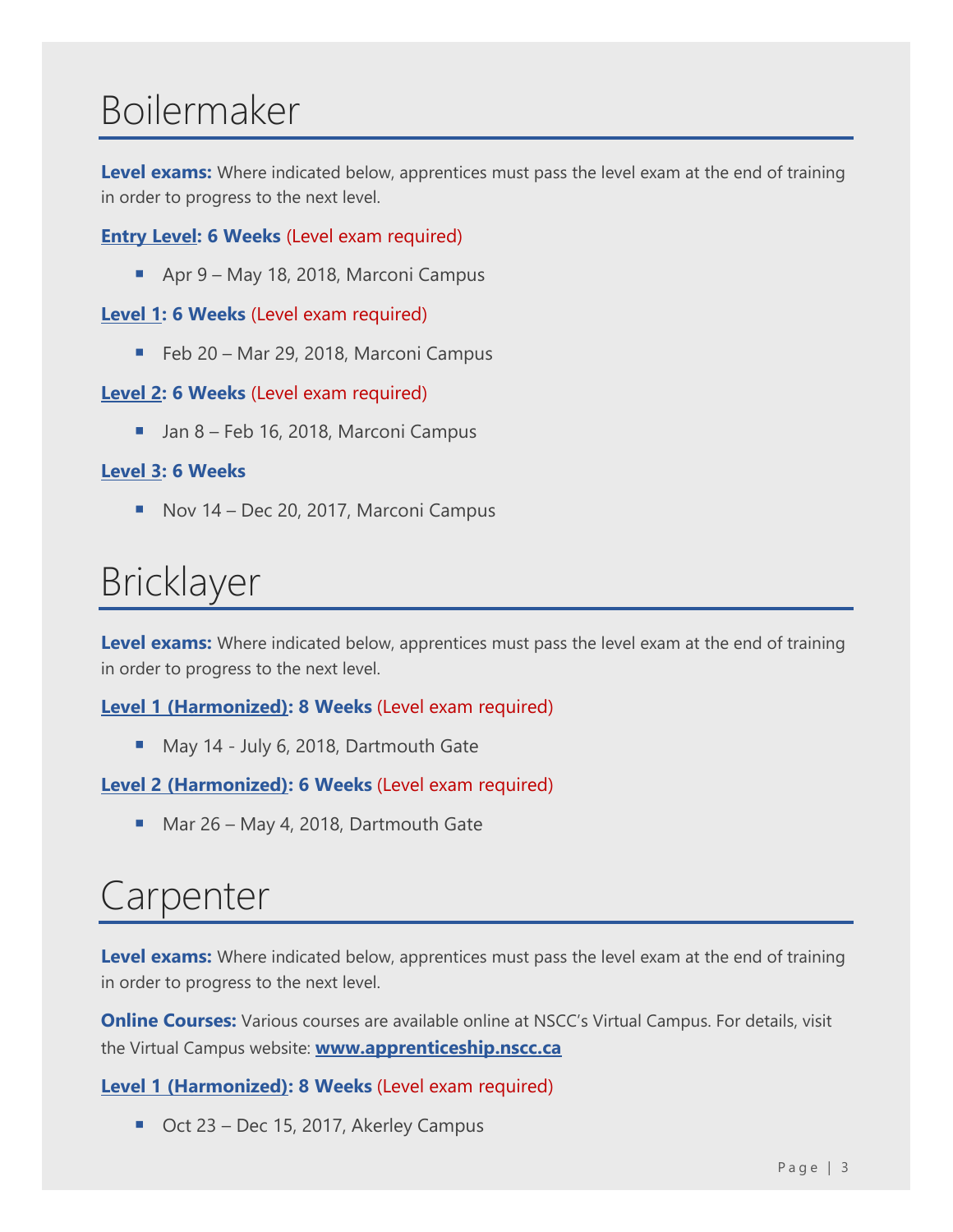■ Sept 11 -Nov 3, 2017, Marconi Campus

#### **[Level 2 \(Harmonized\):](https://www.nsapprenticeship.ca/sites/default/files/docs/pubs/CarpAACS.pdf) 8 Weeks** (Level exam required)

- Apr 3 -May 25, 2018, Akerley Campus
- Feb 26 -Apr 20, 2018, Marconi Campus

#### **[Level 3:](https://www.nsapprenticeship.ca/sites/default/files/docs/pubs/CarpIPG.pdf) 5 Weeks**

- Jan 8 Feb 9, 2018, Akerley Campus
- Feb 20 Mar 23, 2018, Akerley Campus
- **■** Jan 22 Feb 23, 2018, Burridge Campus
- Apr 30 June 1, 2018, Lunenburg Campus
- Nov 13 Dec 15, 2017, Marconi Campus

#### **[Level 4:](https://www.nsapprenticeship.ca/sites/default/files/docs/pubs/CarpIPG.pdf) 5 Weeks**

- Feb 20 Mar 23, 2018, Akerley Campus
- Mar 5 Apr 6, 2018, Burridge Campus
- Jan 15 Feb 16, 2018, Marconi Campus

### <span id="page-4-0"></span>Cook

**Level exams:** Where indicated below, apprentices must pass the level exam at the end of training in order to progress to the next level.

**Online courses:** Various courses are available online at NSCC's Virtual Campus. For details, visit the Virtual Campus website: **[www.apprenticeship.nscc.ca](http://www.apprenticeship.nscc.ca/)**

#### **[Level 1 \(Harmonized\):](https://www.nsapprenticeship.ca/sites/default/files/docs/pubs/CookAACS.pdf) 5 Weeks [1 wk online + 4 wks in-class]** (Level exam required)

This is a blended training session, which means it includes both a collaborative online component and an in-class component. Here are the details and the steps for registration:

- **1.** The online component consists of one course, COOA-1820. You will have 6 weeks to do this course, which must be successfully completed prior to starting the inclass training.
- **2.** The training:
	- Online pre-requisite course: Aug 21 Sep 29, 2017 In-class training: Oct 2 – Dec 22, 2017, Akerley Campus (part-time in-class,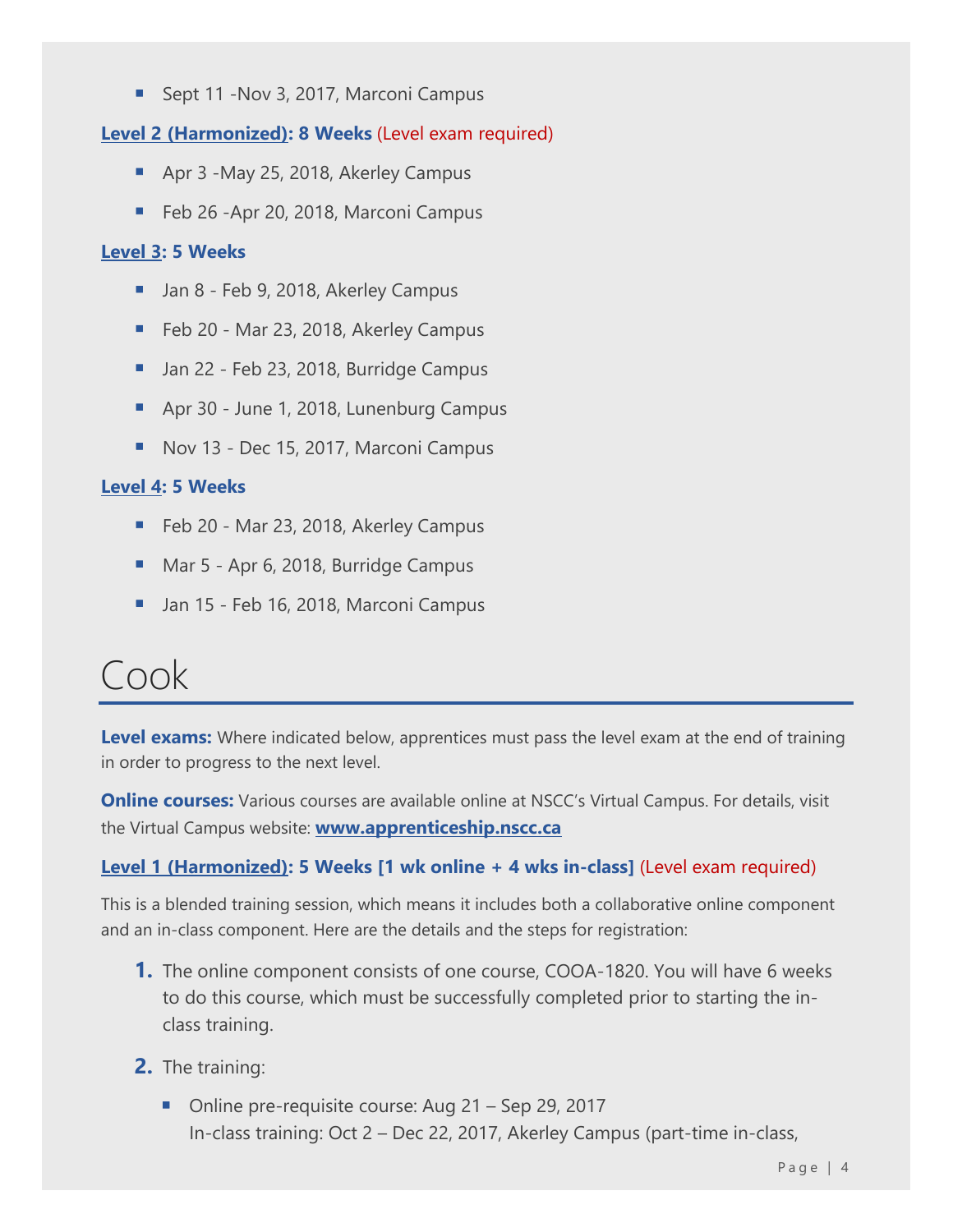Mondays & Tuesdays, 1:30 - 7:30 pm) You must complete the online course before you start this training

- Online pre-requisite course: Sep 4 Oct 13, 2017 In-class training: Oct 16 - Nov 10, 2017, Marconi Campus (full-time in-class, 1:30 - 7:30 pm) You must complete the online course before you start this training
- **3.** Register for the complete blended online and in-class training by submitting a Technical Training Enrolment Form. On the form, when you select your desired training, the dates you see will **not** include the prior 6-week online component.

#### **Level [2 \(Harmonized\):](https://www.nsapprenticeship.ca/sites/default/files/docs/pubs/CookAACS.pdf) 5 Weeks [1 wk online + 4 wks in-class]** (Level exam required)

This is a blended training session, which means it includes both a collaborative online component and an in-class component. Here are the details and the steps for registration:

- **1.** The online component consists of one course, COOA-1822. You will have 6 weeks to do this course, which must be successfully completed prior to starting the inclass training.
- **2.** The training:
	- Online pre-requisite course: Aug 21 Sep 29, 2017 In-class training: Oct 2 – Dec 22, 2017, Akerley Campus (part-time in-class, Wednesdays & Thursdays, 1:30 - 7:30 pm) You must complete the online course before you start this training
	- Online pre-requisite course: Oct 9 Nov 17, 2017 In-class training: Nov 20 - Dec 15, 2017, Marconi Campus (full-time in-class, 1:30 - 7:30 pm) You must complete the online course before you start this training
- **3.** Register for the complete blended online and in-class training by submitting a Technical Training Enrolment Form. On the form, when you select your desired training, the dates you see will **not** include the prior 6-week online component.

#### **[Level 3 \(Harmonized\):](https://www.nsapprenticeship.ca/sites/default/files/docs/pubs/CookAACS.pdf)** (Level exam required)

This is a blended training session, which means it includes both a collaborative online component and an in-class component. Here are the details and the steps for registration:

**1.** The online component consists of one course, COOA-1821. You will have 6 weeks to do this course, which must be successfully completed prior to starting the inclass training.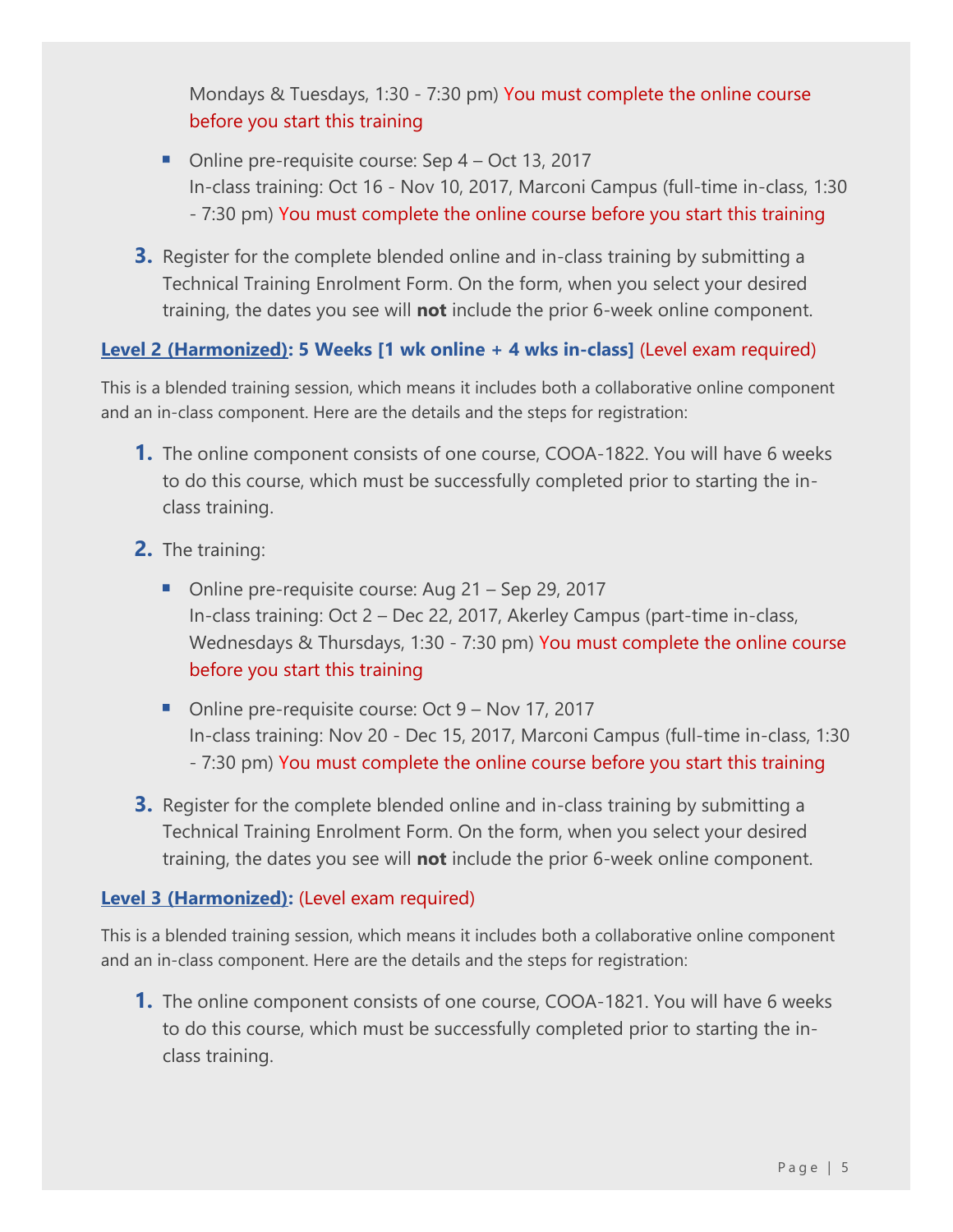- **2.** The training:
	- Online pre-requisite course: Feb 5 Mar 16, 2018 In-class training: Mar 19 – June 8, 2018, Akerley Campus (part-time in-class, Mondays & Tuesdays, 1:30 - 7:30 pm) You must complete the online course before you start this training
	- Online pre-requisite course: Mar 26 May 4, 2018 In-class training: May 7 – June 1, 2018, Marconi Campus You must complete the online course before you start this training
- **3.** Register for the complete blended online and in-class training by submitting a Technical Training Enrolment Form. On the form, when you select your desired training, the dates you see will **not** include the prior 6-week online component.

### <span id="page-6-0"></span>Electrician, Construction and Industrial

**Level exams:** Where indicated below, apprentices must pass the level exam at the end of training in order to progress to the next level.

**Online Courses:** Various courses are available online at NSCC's Virtual Campus. For details, visit the Virtual Campus website: **[www.apprenticeship.nscc.ca](http://www.apprenticeship.nscc.ca/)**

**Level 1 (Harmonized – 10 weeks): [Construction Elec](https://www.nsapprenticeship.ca/sites/default/files/docs/pubs/CElecAACS.pdf) and [Industrial Elec](https://nsapprenticeship.ca/sites/default/files/docs/pubs/IEAACS.pdf)** (Level exam required)

- Oct 10 Dec 15, 2017, Marconi Campus
- Oct 10 Dec 15, 2017, Waterfront Campus
- Mar 12 May 18, 2018, Waterfront Campus

#### **Level 2 (7 Weeks**): **[Construction Elec](https://nsapprenticeship.ca/sites/default/files/docs/pubs/CEIPG.pdf) and [Industrial Elec](https://nsapprenticeship.ca/sites/default/files/docs/pubs/IEIPG.pdf)**

- Jan 15 Mar 2, 2018, Burridge Campus
- Oct 30 Dec 15, 2017, Kingstec Campus
- Oct 30 Dec 15, 2017, Marconi Campus
- Jan 8 Feb 23, 2018, Marconi Campus
- Oct 30 Dec 15, 2017, Pictou Campus
- Sep 5 Oct 20, 2017, Waterfront Campus
- Jan 8 Feb 23, 2018, Waterfront Campus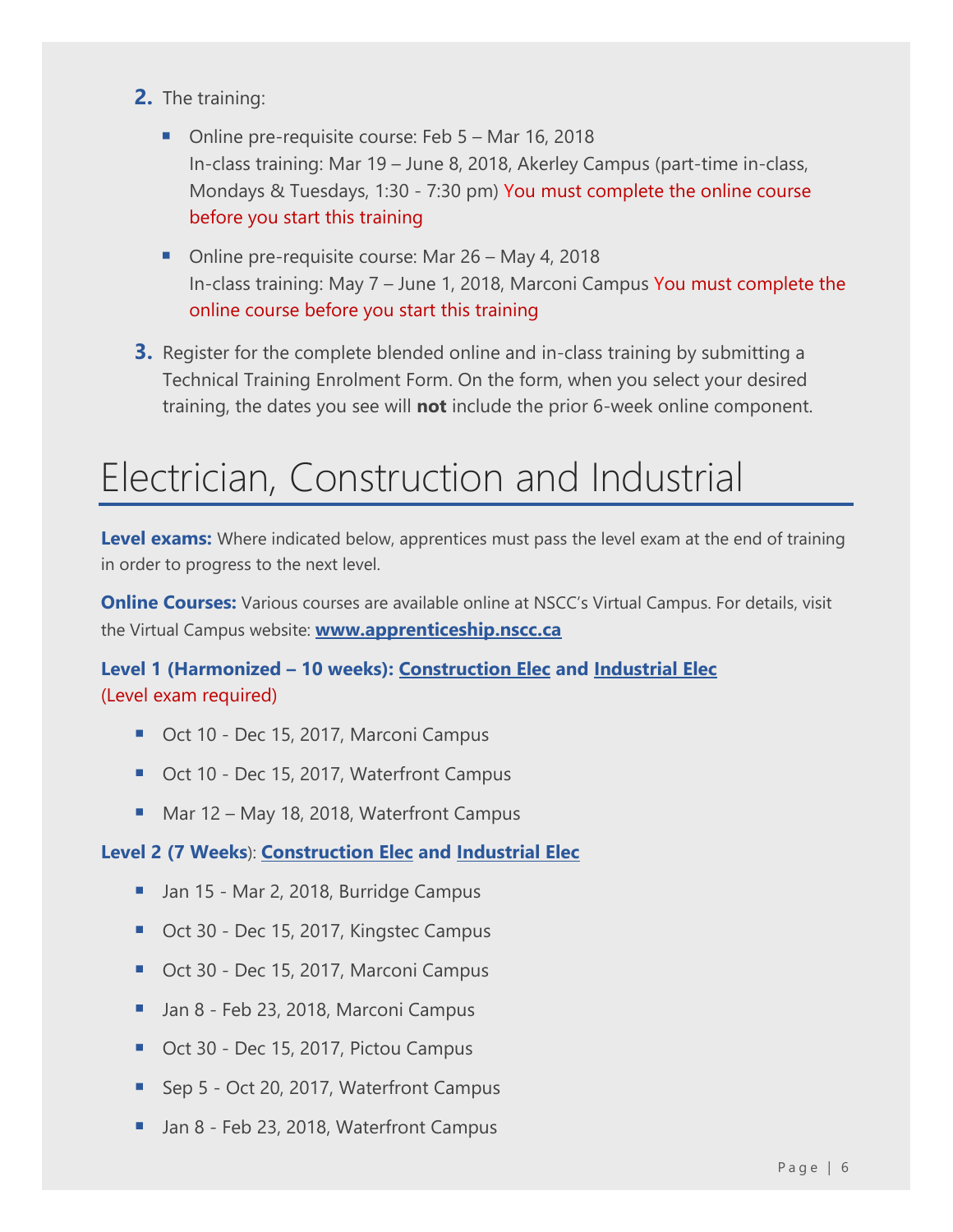■ Mar 12 - Apr 27, 2018, Waterfront Campus

#### **Level 3 (7 Weeks): [Construction Elec](https://nsapprenticeship.ca/sites/default/files/docs/pubs/CEIPG.pdf) and [Industrial Elec](https://nsapprenticeship.ca/sites/default/files/docs/pubs/IEIPG.pdf)**

- Jan 8 Feb 23, 2018, Kingstec Campus
- Jan 8 Feb 23, 2018, Marconi Campus
- Mar 5 Apr 20, 2018, Marconi Campus
- Jan 8 Feb 23, 2018, Pictou Campus
- Sep 5 Oct 20, 2017, Waterfront Campus
- Oct 30 Dec 15, 2017, Waterfront Campus
- Jan 8 Feb 23, 2018, Waterfront Campus
- May 7 June 22, 2018, Waterfront Campus

#### **Level 4 (7 Weeks**): **[Construction Elec](https://nsapprenticeship.ca/sites/default/files/docs/pubs/CEIPG.pdf) and [Industrial Elec](https://nsapprenticeship.ca/sites/default/files/docs/pubs/IEIPG.pdf)**

- Mar 12 Apr 27, 2018, Burridge Campus
- Mar 5 Apr 20, 2018, Kingstec Campus
- Apr 30 June 15, 2018, Marconi Campus
- Mar 5 Apr 20, 2018, Pictou Campus
- Oct 30 Dec 15, 2017, Waterfront Campus
- Jan 8 Feb 23, 2018, Waterfront Campus
- Mar 12 Apr 27, 2018, Waterfront Campus
- May 7 June 22, 2018, Waterfront Campus

#### **[Level 5](https://www.nsapprenticeship.ca/sites/default/files/docs/pubs/IEIPG.pdf) [Industrial Electrician Only]: 6 Weeks**

- Sep 5 Oct 13, 2017, Waterfront Campus
- May 7 Jun 15, 2018, Waterfront Campus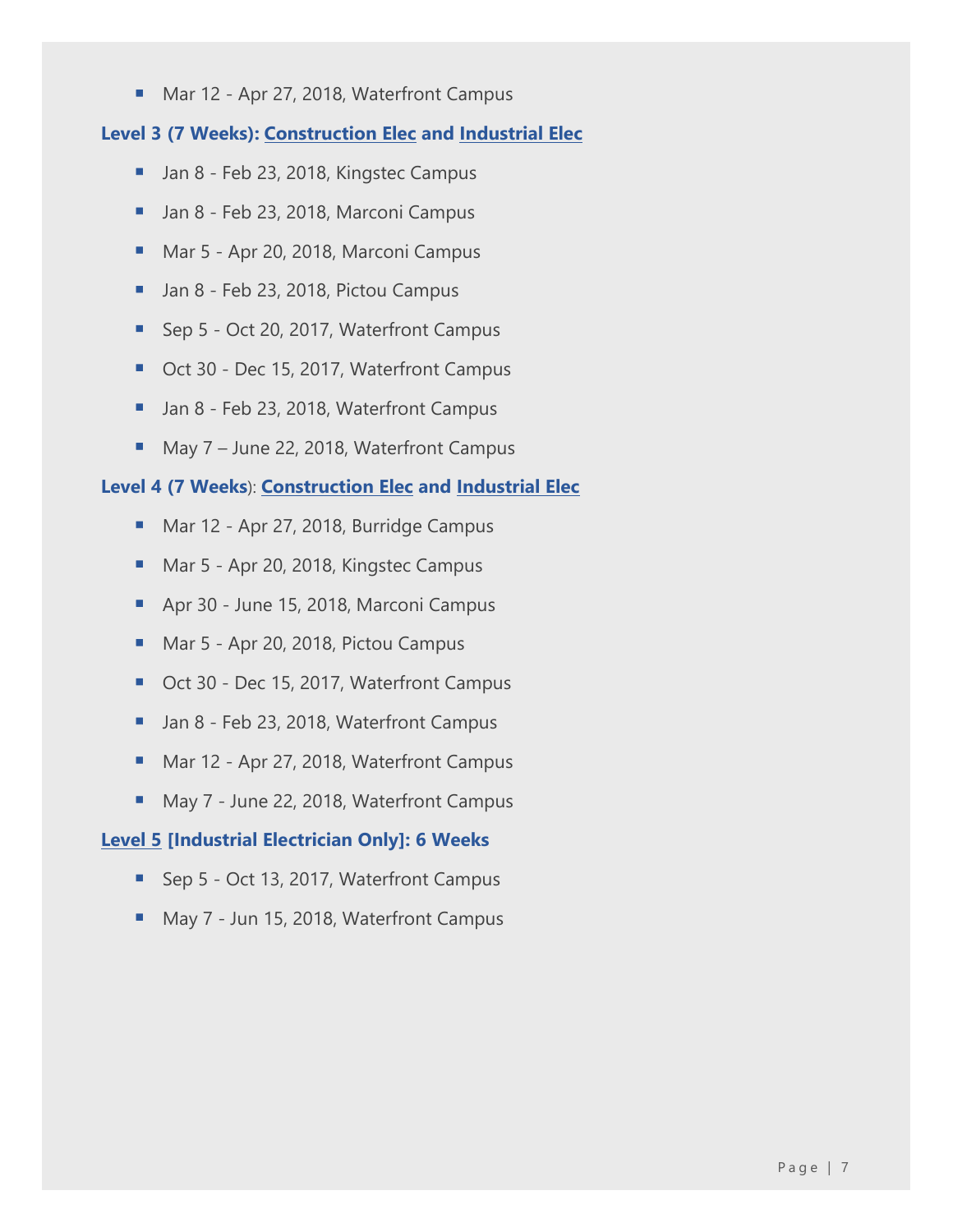# <span id="page-8-0"></span>Gas Fitter

**Online Courses:** Various courses are available online at NSCC's Virtual Campus. For details, visit the Virtual Campus website: **[www.apprenticeship.nscc.ca](http://www.apprenticeship.nscc.ca/)**

#### **[Gasfitter B Level 2:](https://www.nsapprenticeship.ca/sites/default/files/docs/pubs/Gas-ClassB.pdf) 6 Weeks**

■ May 14 – June 22, 2018, Akerley Campus

# <span id="page-8-1"></span>Heavy Duty Equipment Technician

#### **[Level 1:](https://www.nsapprenticeship.ca/sites/default/files/docs/pubs/HDNACS.pdf) 8 Weeks**

- Jan 8 Mar 2, 2018, Akerley Campus
- Mar 19 May 11, 2018, Akerley Campus

#### **[Level 2:](https://www.nsapprenticeship.ca/sites/default/files/docs/pubs/HDIPG.pdf) 7 Weeks**

- Sep 5 Oct 20, 2017, Akerley Campus
- Oct 30 Dec 15, 2017, Akerley Campus
- Sep 11 Oct 27, 2017, Marconi Campus

#### **[Level 3:](https://www.nsapprenticeship.ca/sites/default/files/docs/pubs/HDIPG.pdf) 6 Weeks**

■ Sep 11 - Oct 20, 2017, Akerley Campus

#### **[Level 4:](https://nsapprenticeship.ca/sites/default/files/docs/pubs/HDIPG.pdf) 5 Weeks**

■ Nov 6 – Dec 8, 2017, Akerley Campus

# <span id="page-8-2"></span>Industrial Mechanic (Millwright)

#### **[Level 1:](https://www.nsapprenticeship.ca/sites/default/files/docs/pubs/IMMNACS.pdf) 7 Weeks**

■ Apr 30 - June 15, 2018, IT Campus

#### **[Level 2:](https://www.nsapprenticeship.ca/sites/default/files/docs/pubs/IMMIPG.pdf) 7 Weeks**

- Sep 5 Oct 20, 2017, IT Campus
- Oct 30 Dec 15, 2017, IT Campus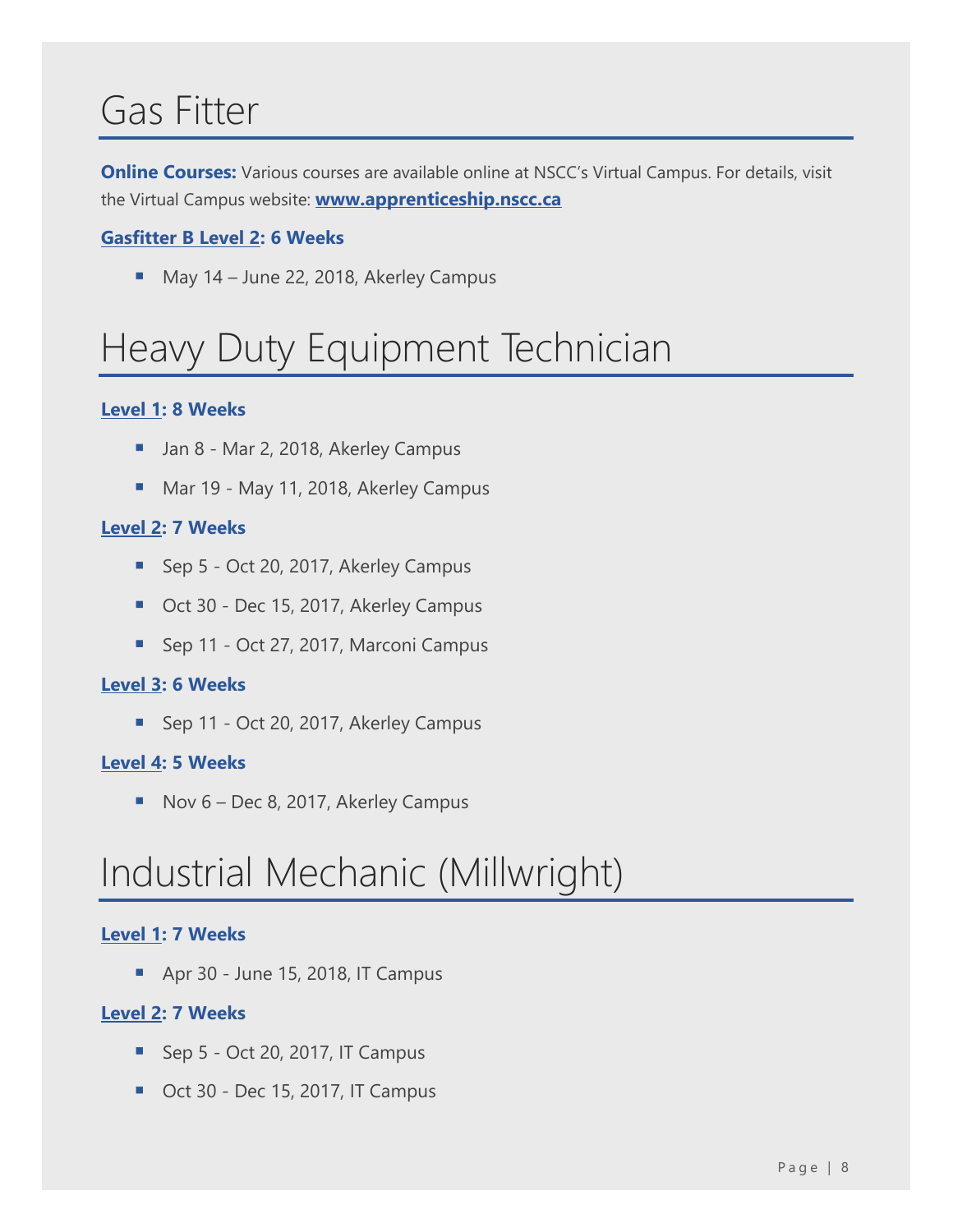#### **[Level 3:](https://www.nsapprenticeship.ca/sites/default/files/docs/pubs/IMMIPG.pdf) 7 Weeks**

 $\blacksquare$  Jan 8 - Feb 23, 2018, IT Campus

#### **[Level 4:](https://www.nsapprenticeship.ca/sites/default/files/docs/pubs/IMMIPG.pdf) 7 Weeks**

■ Mar 5 - Apr 20, 2018, IT Campus

### <span id="page-9-0"></span>Instrumentation and Control Technician

**Level exams:** Where indicated below, apprentices must pass the level exam at the end of training in order to progress to the next level.

**[Level 3:](https://www.nsapprenticeship.ca/sites/default/files/docs/pubs/ICTIPG.pdf) 7 Weeks** (Level exam required)

■ Sep 25 - Nov 10, 2017, Marconi Campus

#### **[Level 4:](https://www.nsapprenticeship.ca/sites/default/files/docs/pubs/ICTIPG.pdf) 7 Weeks** (Level exam required)

■ Apr 30 - June 15, 2018, Marconi Campus

### <span id="page-9-1"></span>Insulator (Heat and Frost)

**Level exams:** Where indicated below, apprentices must pass the level exam at the end of training in order to progress to the next level.

#### **[Level 1:](https://www.nsapprenticeship.ca/sites/default/files/docs/pubs/IHFACS.pdf) 6 Weeks** (Level exam required)

- Sept 11 Oct 20, 2017, Local 116
- Mar 12 Apr 20, 2018, Local 116

#### **[Level 2:](https://www.nsapprenticeship.ca/sites/default/files/docs/pubs/IHFACS.pdf) 6 Weeks** (Level exam required)

■ Jan 8 - Feb 16, 2018, Local 116

#### **[Level 3:](https://www.nsapprenticeship.ca/sites/default/files/docs/pubs/IHFACS.pdf) 7 Weeks** (Level exam required)

■ May 14 - June 29, 2018, Local 116

#### **IP Refresher: 5 Weeks**, part-time (2 evenings + one Saturday per week)

■ Oct 24 - Nov 25, 2017, Local 116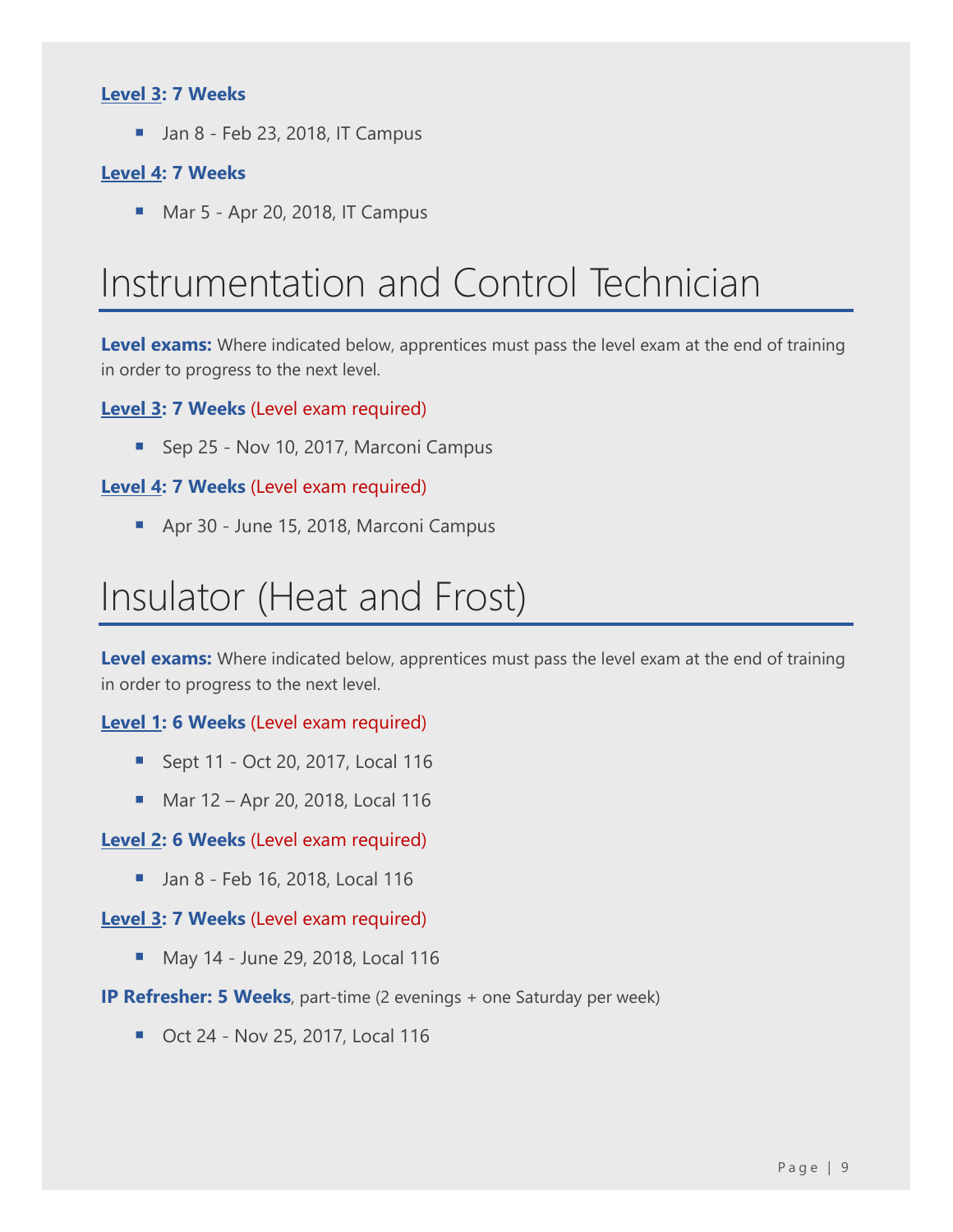### <span id="page-10-0"></span>Ironworker (Reinforcing)

#### **[Level 2:](https://www.nsapprenticeship.ca/sites/default/files/docs/pubs/IronRNACS.pdf) 7 Weeks**

■ May 22 – July 6, 2018, Pictou Campus

# <span id="page-10-1"></span>Ironworker (Structural | Ornamental)

#### **[Level 1:](https://www.nsapprenticeship.ca/sites/default/files/docs/pubs/IronSNACS.pdf) 8 Weeks**

■ Oct 16 - Dec 8, 2017, Pictou Campus

#### **[Level 2:](https://www.nsapprenticeship.ca/sites/default/files/docs/pubs/IronSNACS.pdf) 6 Weeks**

■ Mar 26 – May 4, 2018, Pictou Campus

#### **Old [Level 3:](https://www.nsapprenticeship.ca/sites/default/files/docs/pubs/IronSIPG.pdf) 8 Weeks**

■ Jan 15 – Mar 9, 2018, Pictou Campus

### <span id="page-10-2"></span>Machinist

**Online Courses:** Various courses are available online at NSCC's Virtual Campus. For details, visit the Virtual Campus website: **[www.apprenticeship.nscc.ca](http://www.apprenticeship.nscc.ca/)**

#### **[Level 3:](https://www.nsapprenticeship.ca/sites/default/files/docs/pubs/MachIPG.pdf) 6 Weeks**

 $\blacksquare$  Mar 12 – Apr 20, 2018, IT Campus

**Note:** Course MCHA 1829, Material Selection & Heat Treatment / Carbide Tooling, is delivered during the first week of the training session. This week is not required for some individuals who have completed the old Group C training.

#### **[Level 4:](https://www.nsapprenticeship.ca/sites/default/files/docs/pubs/MachIPG.pdf) 5 Weeks**

■ May 14- June 15, 2018, Waterfront Campus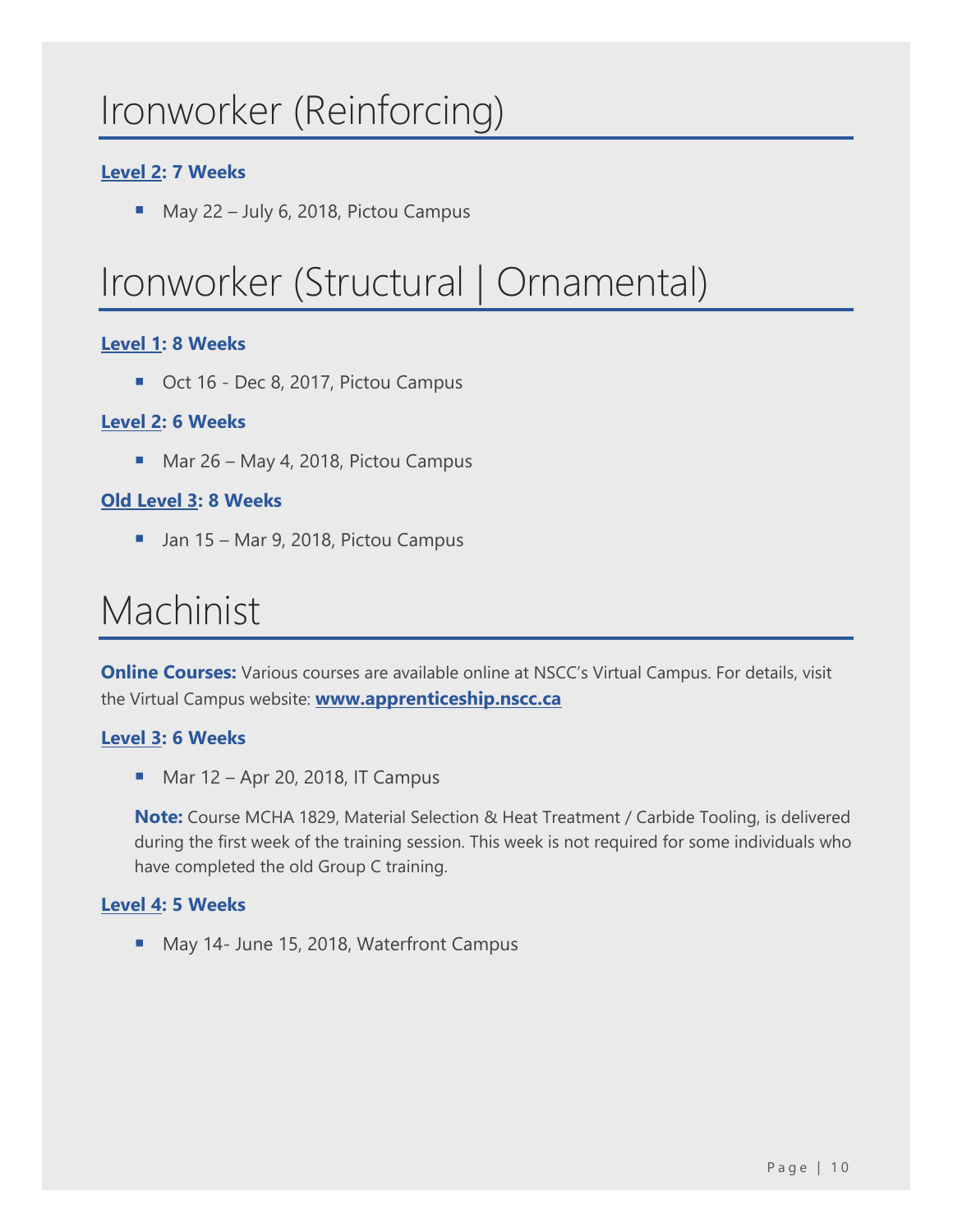# <span id="page-11-0"></span>Metal Fabricator (Fitter)

**Level exams:** Where indicated below, apprentices must pass the level exam at the end of training in order to progress to the next level.

**Note:** Due to the national trade harmonization project, Metal Fabricator will be going from four levels of training to three (harmonized) levels. This transition will be phased in, level-by-level, over a 3-year period. The last year that the "old" level 4 will be offered is 2019.

#### **[Level 1 \(Harmonized\):](https://www.nsapprenticeship.ca/sites/default/files/docs/pubs/MFAACS.pdf) 9 Weeks** (Level exam required)

- Jan 8 Mar 9, 2018, Akerley Campus
- Apr 23 Jun 22, 2018, Akerley Campus

#### **[Level 2 \(Harmonized\):](https://www.nsapprenticeship.ca/sites/default/files/docs/pubs/MFAACS.pdf) 8 Weeks** (Level exam required)

■ Sep 11 - Nov 3, 2017, Akerley Campus

#### **[Level 3:](https://www.nsapprenticeship.ca/sites/default/files/docs/pubs/MFIPG.pdf) 5 Weeks**

■ Nov 13 – Dec 15, 2017, Akerley Campus

#### **[Level 4:](https://www.nsapprenticeship.ca/sites/default/files/docs/pubs/MFIPG.pdf) 4 Weeks**

■ Mar 19 – Apr 13, 2018, Akerley Campus

# <span id="page-11-1"></span>Motor Vehicle Body Repairer (Metal & Paint)

#### **[Level 1:](https://www.nsapprenticeship.ca/sites/default/files/docs/pubs/MVBRIPG2.pdf) 6 Weeks**

■ Sep 18 - Oct 27, 2017, Akerley Campus

#### **[Level 2:](https://www.nsapprenticeship.ca/sites/default/files/docs/pubs/MVBRIPG2.pdf) 5 Weeks**

■ Feb 26 – Mar 29, 2018, Akerley Campus

#### **[Level 3:](https://www.nsapprenticeship.ca/sites/default/files/docs/pubs/MVBRIPG2.pdf) 6 Weeks**

■ Apr 9 - May 18, 2018, Akerley Campus

#### **Old [Level 4:](https://www.nsapprenticeship.ca/sites/default/files/docs/pubs/MVBRIPG1.pdf) 4 Weeks**

■ May 28 - Jun 22, 2018, Akerley Campus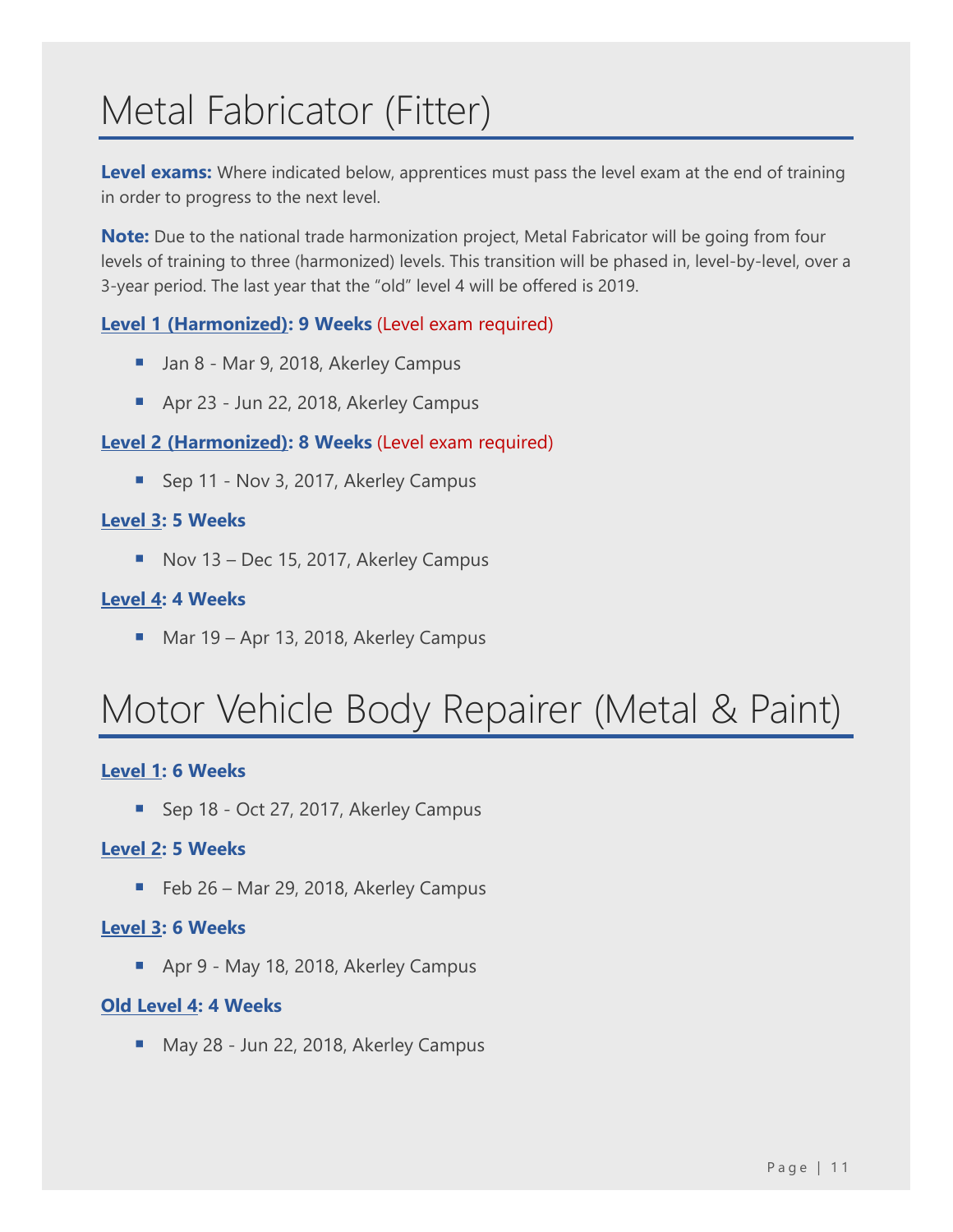# <span id="page-12-0"></span>Oil Heat System Technician

**Online Courses:** Various courses are available online at NSCC's Virtual Campus. For details, visit the Virtual Campus website: **[www.apprenticeship.nscc.ca](http://www.apprenticeship.nscc.ca/)**

#### **[Group A:](https://www.nsapprenticeship.ca/sites/default/files/docs/pubs/OHSTACS.pdf) 6 Weeks**

■ Mar 12 - Apr 20, 2018, Akerley Campus

#### **[Group B:](https://www.nsapprenticeship.ca/sites/default/files/docs/pubs/OHSTACS.pdf) 5 Weeks**

■ Apr 30 - June 1, 2018, Akerley Campus

#### **[Group C:](https://www.nsapprenticeship.ca/sites/default/files/docs/pubs/OHSTACS.pdf) 6 Weeks**

■ Jun 11 -July 20, 2018, Akerley Campus

### <span id="page-12-1"></span>Plumber

Level exams: Where indicated below, apprentices must pass the level exam at the end of training in order to progress to the next level.

**Online Courses:** Various courses are available online at NSCC's Virtual Campus. For details, visit the Virtual Campus website: **[www.apprenticeship.nscc.ca](http://www.apprenticeship.nscc.ca/)**

**[Level 1 \(Harmonized\):](https://www.nsapprenticeship.ca/sites/default/files/docs/pubs/PlumbAACS.pdf) 8 Weeks** (Level exam required)

- Sep 11 Nov 3, 2017, IT Campus
- Jan 15 Mar 9, 2018, IT Campus

#### **[Group B:](https://www.nsapprenticeship.ca/sites/default/files/docs/pubs/PlumbACS.pdf) 6 Weeks**

- $\blacksquare$  Nov 6 Dec 15, 2017, IT Campus
- $\underline{\hspace{1em}}$  Mar 12 Apr 20, 2018, IT Campus
- $\blacksquare$  May 7 Jun 15, 2018, IT Campus
- Jan 8 Feb 16, 2018, Marconi Campus

#### **[Group C:](https://www.nsapprenticeship.ca/sites/default/files/docs/pubs/PlumbACS.pdf) 5 Weeks**

- $\blacksquare$  Sep 11 Oct 13, 2017, IT Campus
- $\blacksquare$  Jan 8 Feb 9, 2018, IT Campus
- April 30 June 1, 2018, IT Campus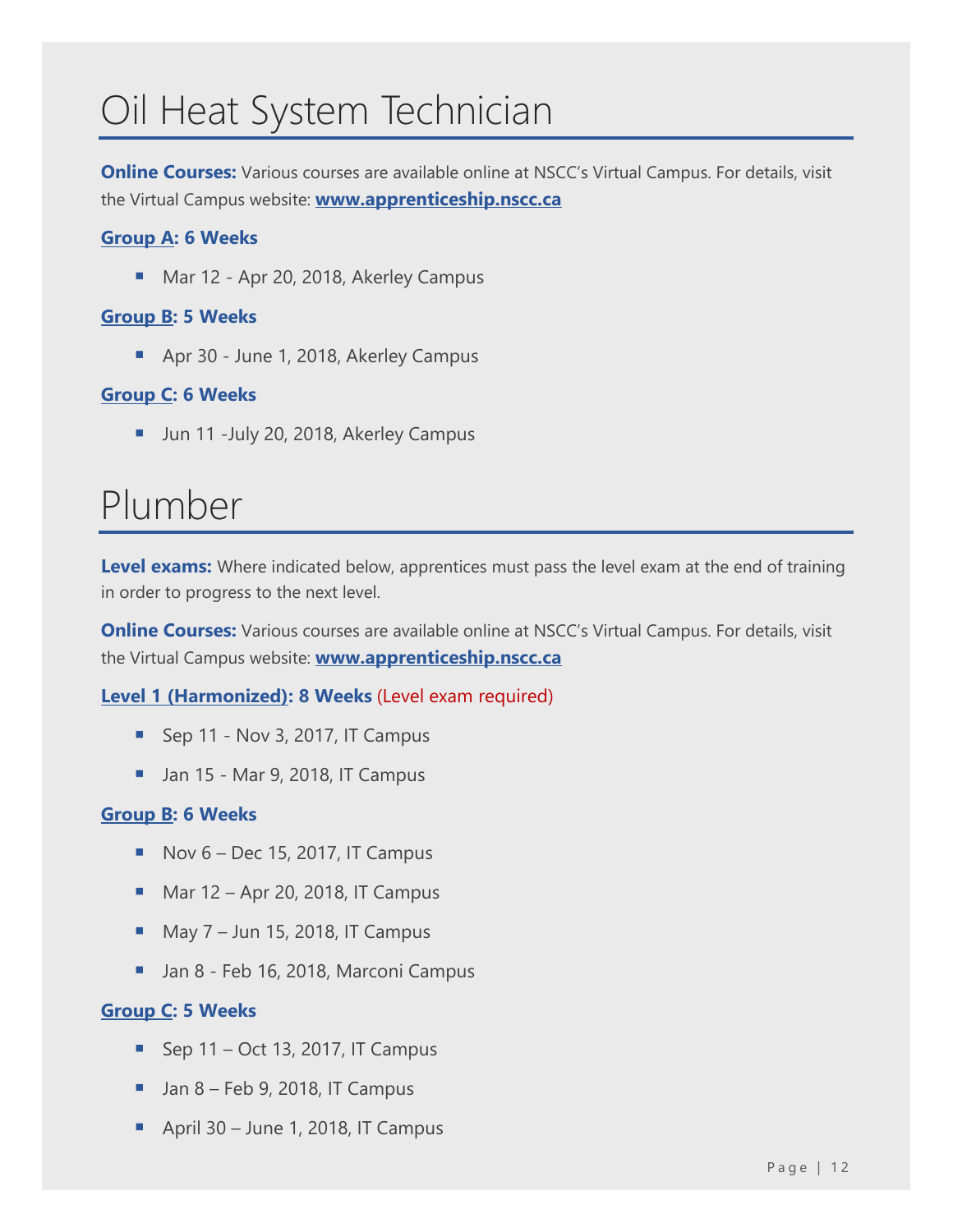#### **[Group D:](https://www.nsapprenticeship.ca/sites/default/files/docs/pubs/PlumbACS.pdf) 7 Weeks**

- $\blacksquare$  Oct 30 Dec 15, 2017, IT Campus
- $\blacksquare$  Feb 20 Apr 6, 2018, IT Campus
- May 7 June 22, 2018, Shelburne Campus

### <span id="page-13-0"></span>Power Engineer

**Online Courses:** Various courses are available online at NSCC's Virtual Campus. For details, visit the Virtual Campus website: **[www.apprenticeship.nscc.ca](http://www.apprenticeship.nscc.ca/)**

#### **2-A1: 3 Weeks**

■ Sep 11 – Sep 29, 2017, Akerley Campus

#### **2-A2: 3 Weeks**

■ Oct 16 – Nov 3, 2017, Akerley Campus

#### **2-A3: 3 Weeks**

■ Nov 20 – Dec 8, 2017, Akerley Campus

#### **2-B1: 3 Weeks**

■ Apr 9 – Apr 27, 2018, Akerley Campus

#### **2-B2: 3 Weeks**

■ May 7 – May 25, 2018, Akerley Campus

#### **2-B3: 3 Weeks**

■ June 4 – June 22, 2018, Akerley Campus

### <span id="page-13-1"></span>Powerline Technician

#### **[Level 1:](https://www.nsapprenticeship.ca/sites/default/files/docs/pubs/PowerACS.pdf) 5 Weeks**

 $\blacksquare$  Oct 2 – Nov 3, 2017, IT Campus

#### **[Level 2:](https://www.nsapprenticeship.ca/sites/default/files/docs/pubs/PowerACS.pdf) 5 Weeks**

- Nov 13 Dec 15, 2017, IT Campus
- $M$  May 14 June 15, 2018, IT Campus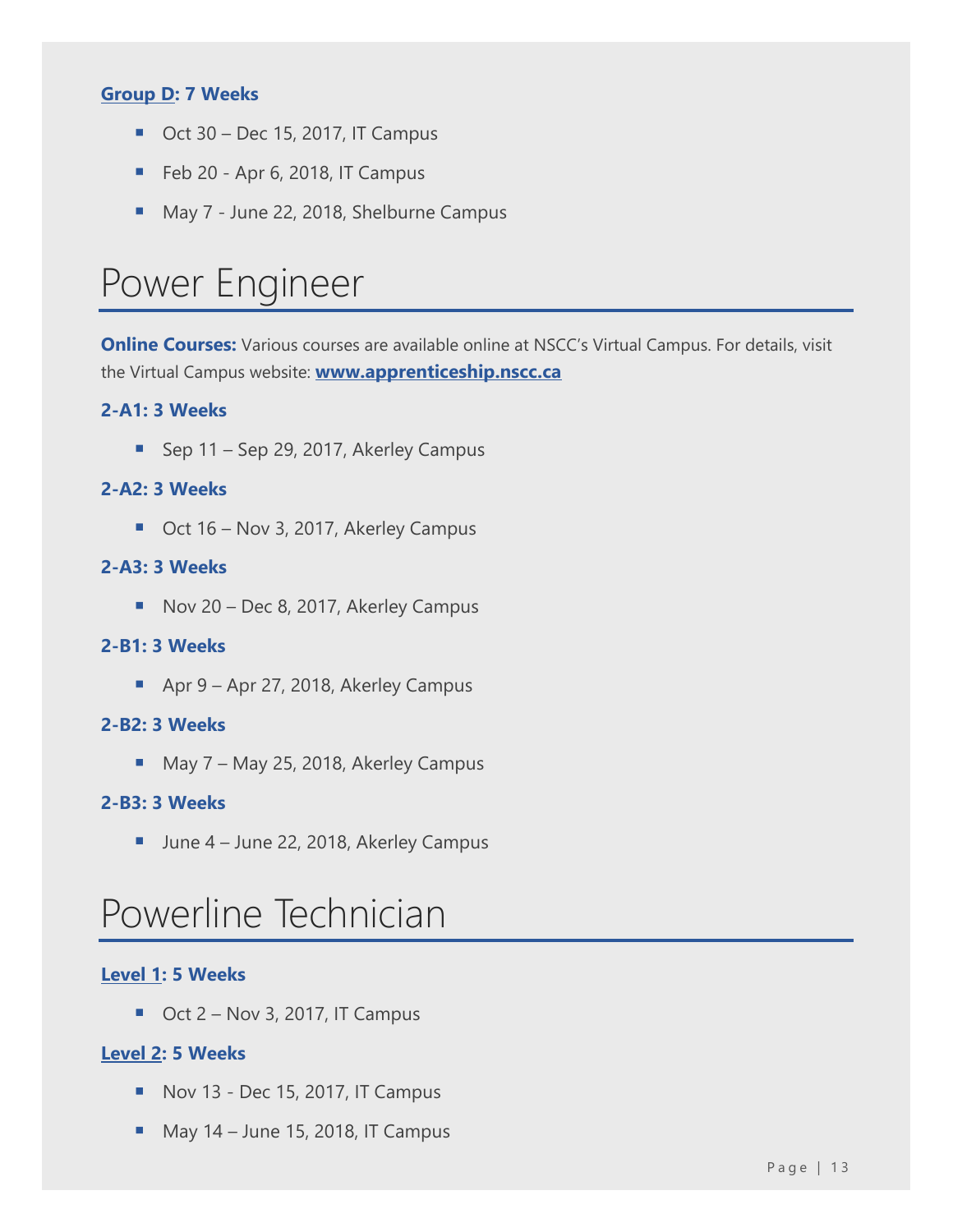#### **[Level 4:](https://www.nsapprenticeship.ca/sites/default/files/docs/pubs/PowerACS.pdf) 4 Weeks**

- Feb 26 Mar 23, 2018, IT Campus
- $\blacksquare$  Apr 9 May 4, 2018, IT Campus

### <span id="page-14-0"></span>Refrigeration and A/C Mechanic

#### **[Level 1:](https://www.nsapprenticeship.ca/sites/default/files/docs/pubs/RACMIPG.pdf) 6 Weeks**

■ Sep 18 – Oct 27, 2017, Akerley Campus

#### **[Level 2:](https://www.nsapprenticeship.ca/sites/default/files/docs/pubs/RACMIPG.pdf) 6 Weeks**

■ Sep 18 – Oct 27, 2017, Waterfront Campus

#### **[Level 3:](https://www.nsapprenticeship.ca/sites/default/files/docs/pubs/RACMIPG.pdf) 6 Weeks**

- Nov 6 Dec 15, 2017, Akerley Campus
- Nov 6 Dec 15, 2017, Waterfront Campus
- Feb 26 Apr 6, 2018, Waterfront Campus

#### **[Level 4:](https://www.nsapprenticeship.ca/sites/default/files/docs/pubs/RACMIPG.pdf) 6 Weeks**

- Jan 8 Feb 16, 2018, Waterfront Campus
- Apr 16 May 25, 2018, Waterfront Campus

# <span id="page-14-1"></span>Refrigeration Plant Operator

**Online Courses:** Various courses are available online at NSCC's Virtual Campus. For details, visit the Virtual Campus website: **[www.apprenticeship.nscc.ca](http://www.apprenticeship.nscc.ca/)**

#### **2 nd Class: 1 Week Refresher**

■ June 25 - June 29, 2018, Akerley Campus

**Note:** Apprentices must complete the required RPO online courses (at the link noted above) before they can register for the "1 Week Refresher".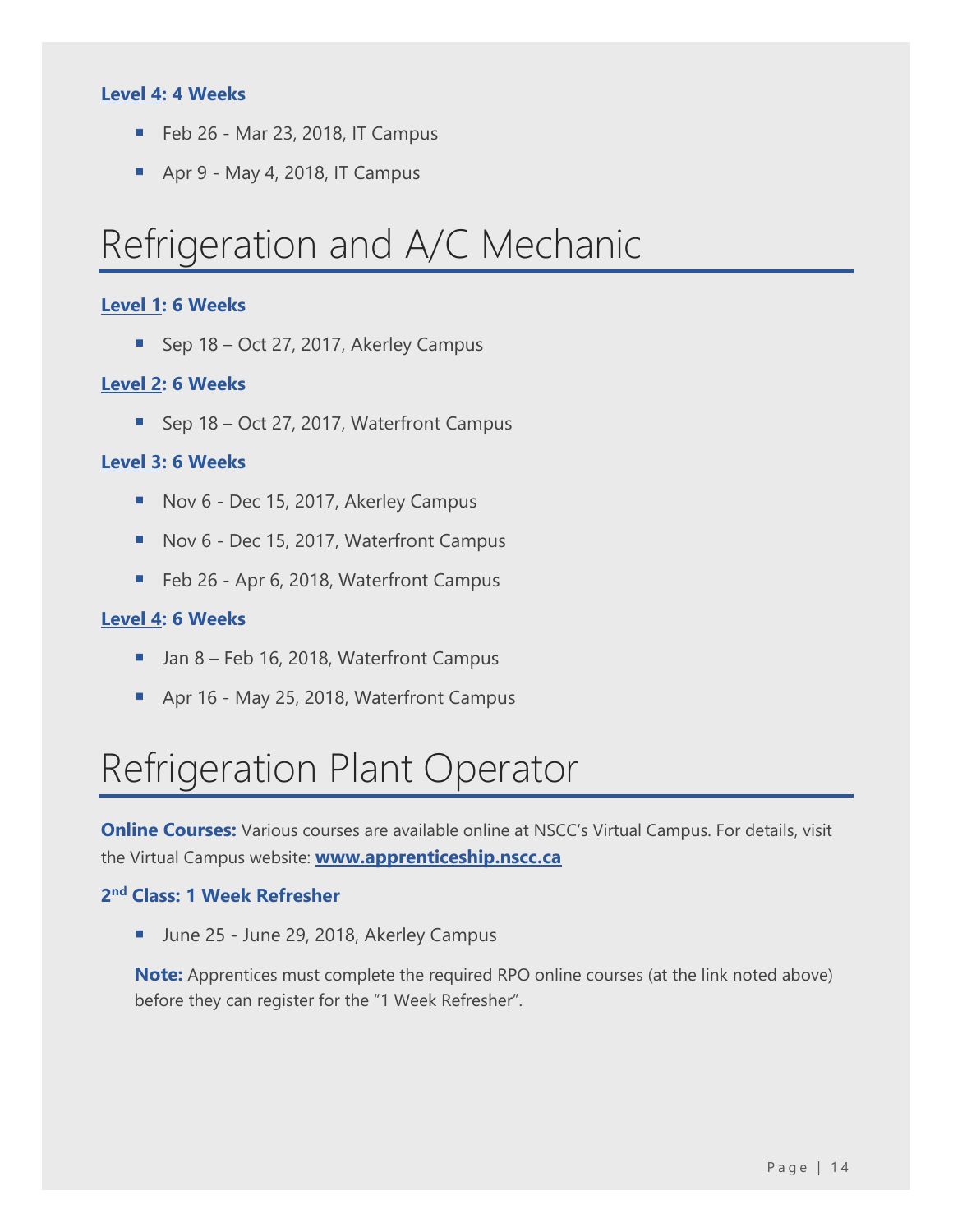### <span id="page-15-0"></span>Roofer

**Level exams:** Where indicated below, apprentices must pass the level exam at the end of training in order to progress to the next level.

#### **[Level 1:](https://www.nsapprenticeship.ca/sites/default/files/docs/pubs/RoofACS.pdf) 6 Weeks** (Level exam required)

■ Feb 20 – Mar 30, 2018, Akerley Campus

#### **[Level 2:](https://www.nsapprenticeship.ca/sites/default/files/docs/pubs/RoofACS.pdf) 6 Weeks** (Level exam required)

■ Jan 2 – Feb 9, 2018, Sheet Metal Union Local 56 (Marconi Campus)

# <span id="page-15-1"></span>Sheet Metal Worker

**Level exams:** Where indicated below, apprentices must pass the level exam at the end of training in order to progress to the next level.

#### **[Level 1:](https://www.nsapprenticeship.ca/sites/default/files/docs/pubs/SMIPG.pdf) 8 Weeks** (Level exam required)

■ Sep 5 – Oct 27, 2017, Akerley Campus

#### **[Level 2:](https://www.nsapprenticeship.ca/sites/default/files/docs/pubs/SMIPG.pdf) 6 Weeks** (Level exam required)

■ Jan 8 – Feb 16, 2018, Akerley Campus

#### **[Level 3:](https://www.nsapprenticeship.ca/sites/default/files/docs/pubs/SMIPG.pdf) 6 Weeks** (Level exam required)

■ Nov 6 – Dec 15, 2017, Akerley Campus

#### **[Level 4:](https://www.nsapprenticeship.ca/sites/default/files/docs/pubs/SMIPG.pdf) 6 Weeks** (Level exam required)

■ Feb 26 – Apr 6, 2018, Akerley Campus

# <span id="page-15-2"></span>Sprinkler System Installer

**Level exams:** Where indicated below, apprentices must pass the level exam at the end of training in order to progress to the next level.

**[Level 1:](https://www.nsapprenticeship.ca/sites/default/files/docs/pubs/SSIIPG.pdf) 8 Weeks** (Level exam required)

■ Oct 2 - Nov 24, 2017, UA Local 56

#### **[Level 2:](https://www.nsapprenticeship.ca/sites/default/files/docs/pubs/SSIIPG.pdf) 8 Weeks** (Level exam required)

■ Jan 8 - Mar 2, 2018, UA Local 56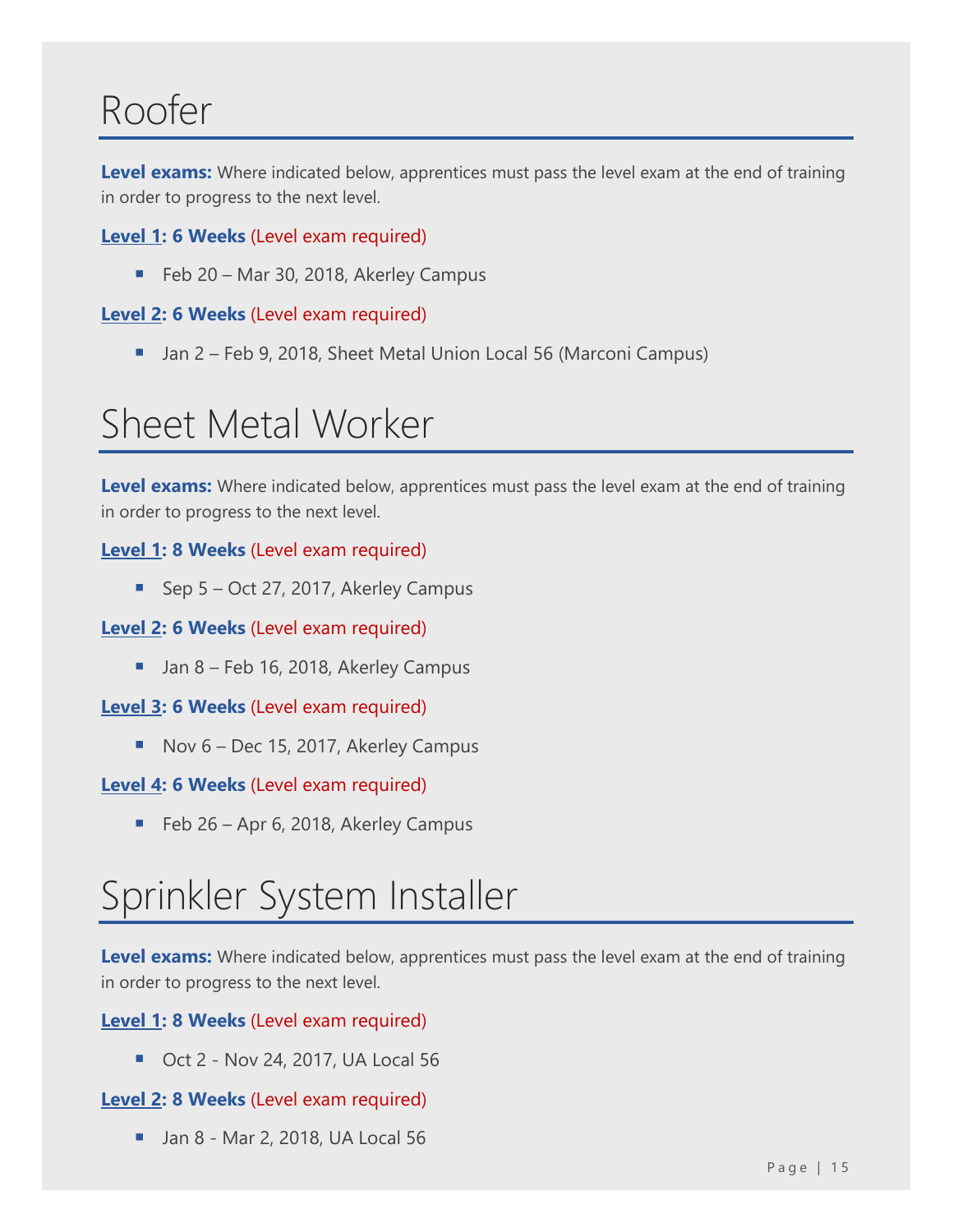#### **[Level 3:](https://www.nsapprenticeship.ca/sites/default/files/docs/pubs/SSIIPG.pdf) 8 Weeks**

■ Mar 19 - May 11, 2018, UA Local 56

### <span id="page-16-0"></span>Steamfitter/Pipefitter

**Level exams:** Where indicated below, apprentices must pass the level exam at the end of training in order to progress to the next level.

#### **Level 1 [\(Harmonized\):](https://www.nsapprenticeship.ca/sites/default/files/docs/pubs/SteamAACS.pdf) 8 Weeks** (Level exam required)

- Sep 11 Nov 3, 2017, IT Campus
- Oct 23 Dec 15, 2017, Marconi Campus

#### **[Level 2:](https://www.nsapprenticeship.ca/sites/default/files/docs/pubs/SteamIPG.pdf) 6 Weeks** (Level exam required)

- $\blacksquare$  Sep 11 Oct 20, 2017, IT Campus
- $\blacksquare$  Jan 8 Feb 16, 2018, IT Campus
- Nov 6 Dec 15, 2017, Marconi Campus
- Jan 8 Feb 16, 2018, Marconi Campus
- Nov 6 Dec 15, 2017, Pictou Campus

#### **[Level 3:](https://www.nsapprenticeship.ca/sites/default/files/docs/pubs/SteamIPG.pdf) 6 Weeks** (Level exam required)

- $\blacksquare$  Oct 30 Dec 8, 2017, IT Campus
- $\blacksquare$  Feb 26 Apr 6, 2018, IT Campus
- Jan 8 Feb 16, 2018, Marconi Campus
- Apr 23 June 1, 2018, Marconi Campus
- Jan 8 Feb 16, 2018, Pictou Campus

#### **[Level 4:](https://www.nsapprenticeship.ca/sites/default/files/docs/pubs/SteamIPG.pdf) 7 Weeks** (Level exam required)

- Apr 16 June 1, 2018, IT Campus
- Oct 30 Dec 15, 2017, Marconi Campus
- Feb 26 Apr 13, 2018, Marconi Campus
- Apr 16 June 1, 2018, Marconi Campus
- Feb 26 Apr 13, 2018, Pictou Campus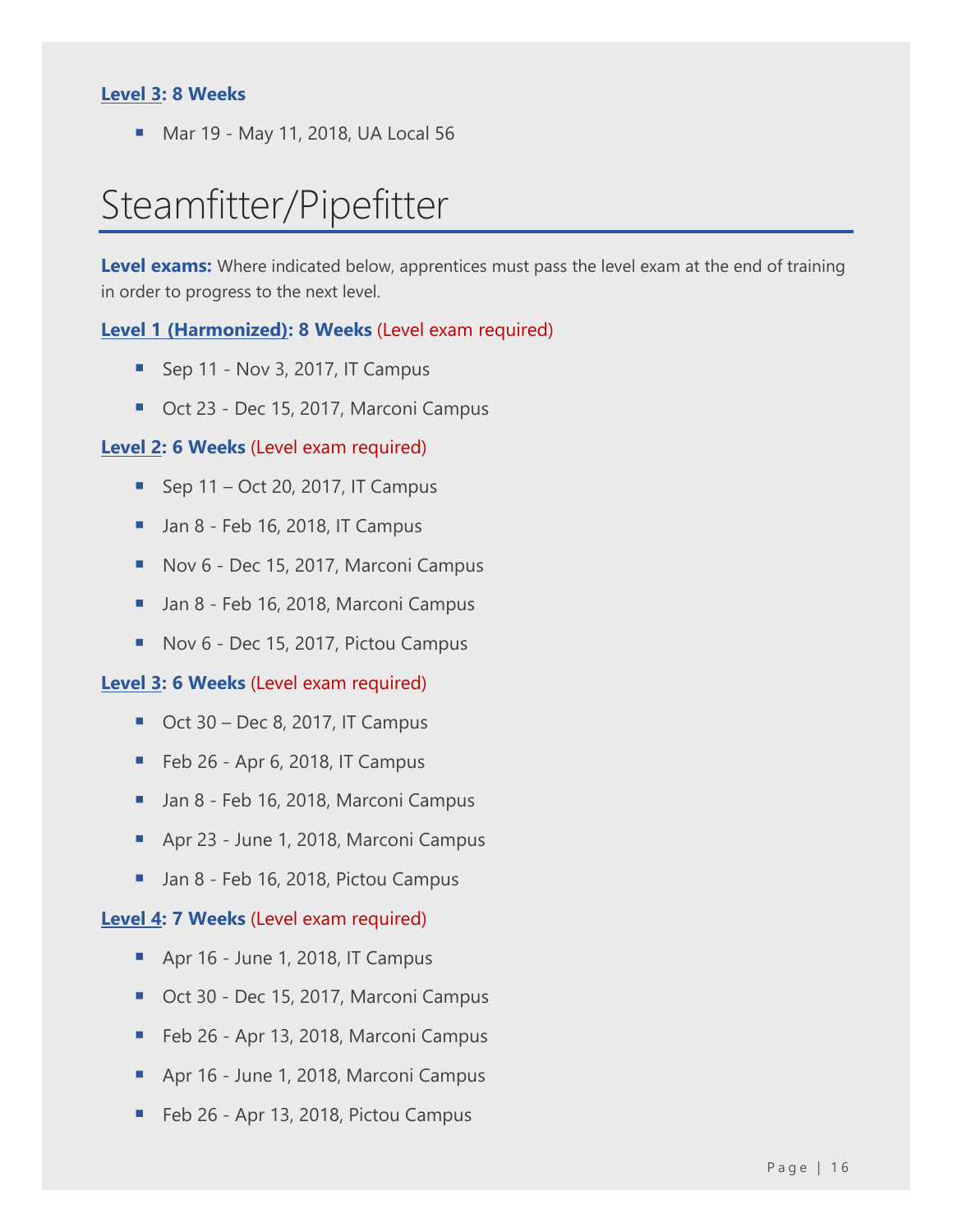# <span id="page-17-0"></span>Truck and Transport Mechanic

#### **[Level 1:](https://www.nsapprenticeship.ca/sites/default/files/docs/pubs/TTMNACS.pdf) 8 Weeks**

- Jan 8 Mar 2, 2018, Akerley Campus
- Mar 19 May 11, 2018, Akerley Campus

#### **[Level 2:](https://www.nsapprenticeship.ca/sites/default/files/docs/pubs/TTMIPG.pdf) 7 Weeks**

- Sep 5 Oct 20, 2017, Akerley Campus
- Oct 30 Dec 15, 2017, Akerley Campus
- Sep 11 Oct 27, 2017, Marconi Campus

#### **[Level 3:](https://www.nsapprenticeship.ca/sites/default/files/docs/pubs/TTMIPG.pdf) 6 Weeks**

- Jan 15 Feb 23, 2018, Akerley Campus
- Apr 16 May 25, 2018, Akerley Campus

#### **[Level 4:](https://www.nsapprenticeship.ca/sites/default/files/docs/pubs/TTMIPG.pdf) 5 Weeks**

- Mar 5 Apr 6, 2018, Akerley Campus
- Apr 16 May 18, 2018, Akerley Campus
- May 28 June 29, 2018, Akerley Campus
- Nov 6 Dec 8, 2017, Marconi Campus

### <span id="page-17-1"></span>Welder

Level exams: Where indicated below, apprentices must pass the level exam at the end of training in order to progress to the next level.

#### **[Level 1 \(Harmonized\):](https://nsapprenticeship.ca/sites/default/files/docs/pubs/WeldAACS.pdf) 9 Weeks** (Level exam required)

- Jan 8 Mar 9, 2018, Akerley Campus
- Apr 23 Jun 22, 2018, Akerley Campus

#### **[Level 2 \(Harmonized\):](https://www.nsapprenticeship.ca/sites/default/files/docs/pubs/WeldAACS.pdf) 7 Weeks** (Level exam required)

■ Mar 5 - Apr 20, 2018, Akerley Campus

#### **[Level 3:](https://www.nsapprenticeship.ca/sites/default/files/docs/pubs/WeldIPG.pdf) 7 Weeks**